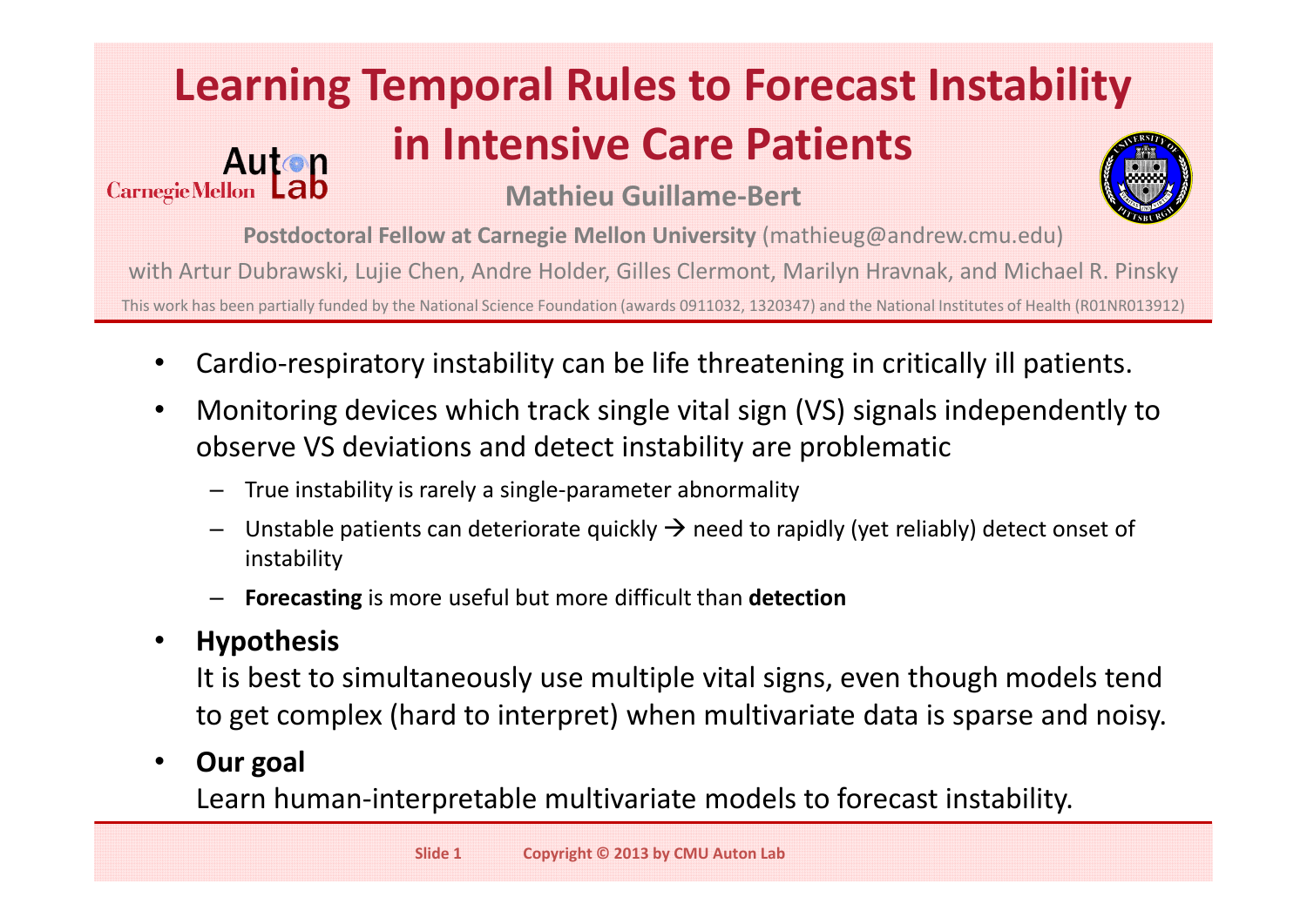

**Carnegie Mellon** 

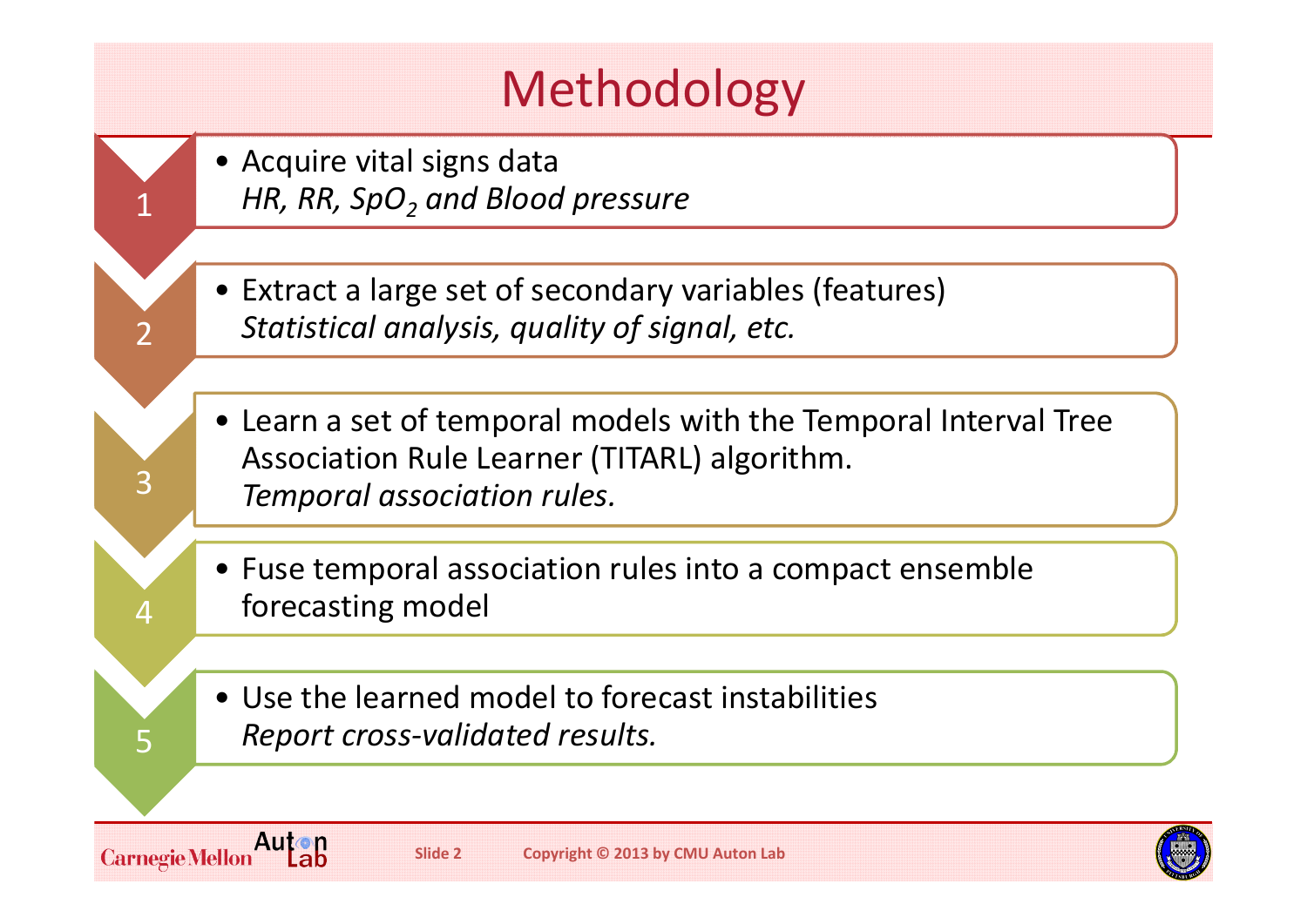# Extracting features

#### **Input**

The **heart rate**, **respiratory rate**, **SpO**<sub>2</sub> level (every 20s) and **blood pressure** (every ~30min) for three patientyears of monitoring data duration. We censored data after the first instability of each patient, leaving 1.43 patient-years of data including 130 episodes of instability.

#### **Processing**

A large number of features is extracted from raw data: Moving averages (uniform, triangular, exponential), median, standard deviation, ranges, derivatives, cumulative sums, hysteresis with various thresholds, quality of signal, MACD derivatives, calendar events (hours, days, etc.).

#### **Output**

Symbolic and scalar time sequences:

- ~ 7,400 types of secondary observations (features) per each instance of time and patient
- $\approx$  32,300,000 such instances



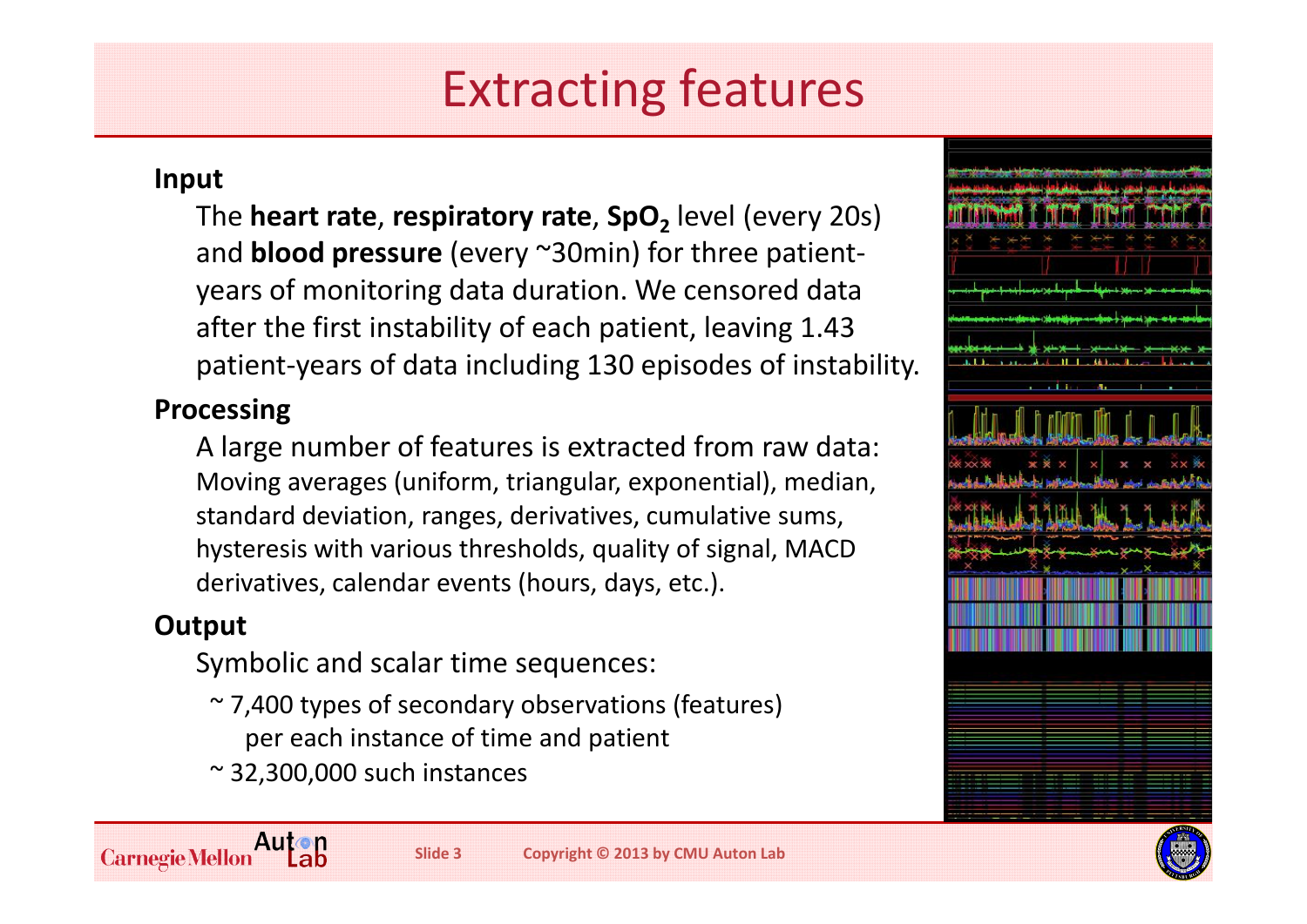### TITARL (Temporal Interval Tree Association Rule Learner)

- **TITARL** is a data mining algorithm designed to extract temporal association rules from symbolic and scalar event sequences\*
- Example rule extracted with TITARL (cross-validated):



• Example of a condition:

*RR<12 for last 5mn up 80%* = « RR has been below 12 for more than 80% of the last 5min »

*\* New Approach on Temporal Data Mining for Symbolic Time Sequences: Temporal Tree Associate Rules, 2011 IEEE 23rd International Conference on Tools with Artificial Intelligence.*

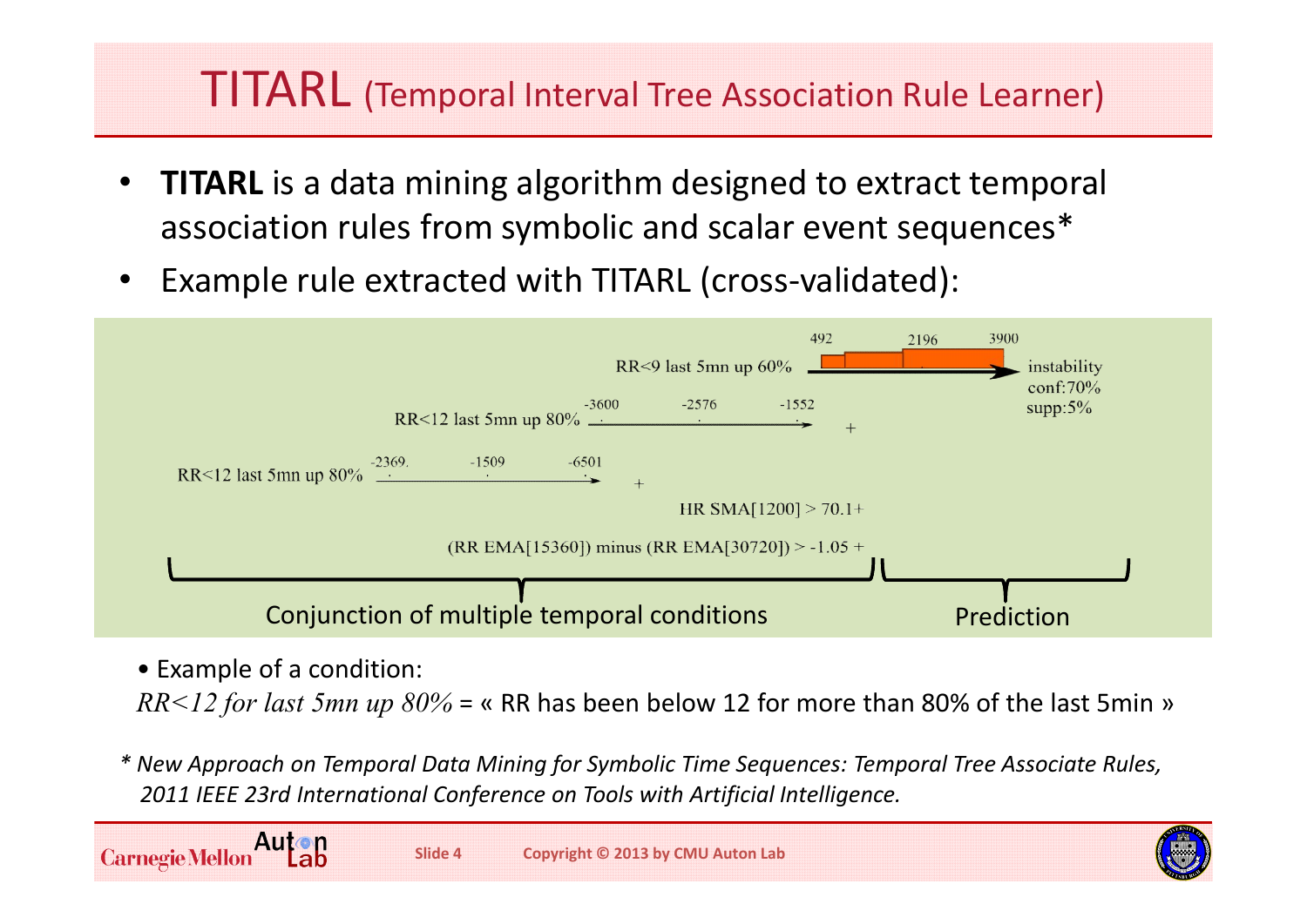# Results 1/2: Forecasting ability



We compare 3 variants of **rule-based forecasting models**  (direct use of multiple rules, and two methods of rule fusion) vs. **direct use of vital signs**, and random predictors. We observed a **multi-fold improvement** of **recall** of the episodes of instability.

Auton<br>Lab **Carnegie Mellon**